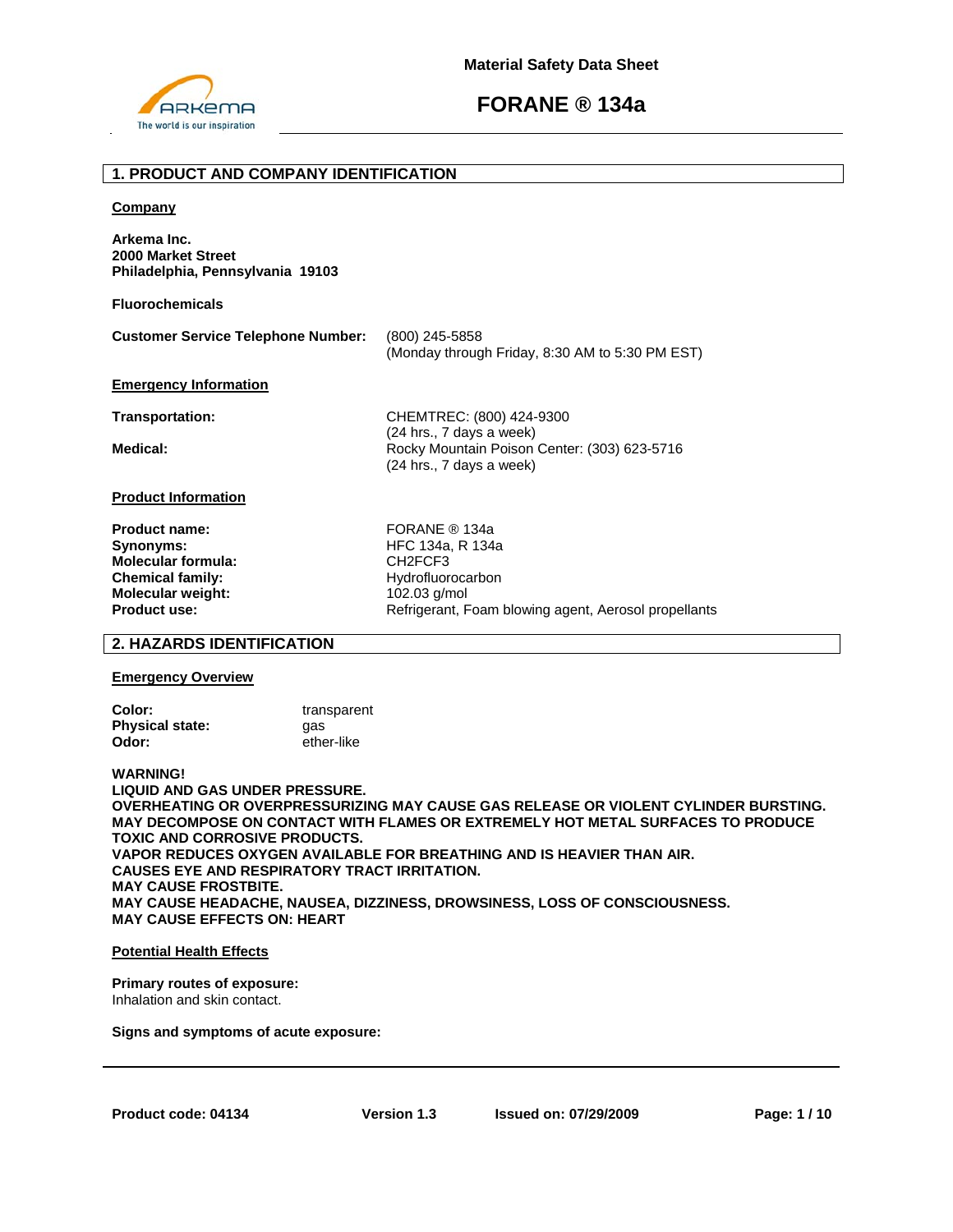

Liquid: Rapid evaporation of the liquid may cause frostbite. Vapor: Irritating to eyes and respiratory system. Vapor is heavier than air and can cause suffocation by reducing oxygen available for breathing. Central nervous system effects: headache, nausea, dizziness, drowsiness, loss of consciousness. Stress induced heart effects: irregular heart beat, rapid heart beat, (extent of injury depends on severity of exposure).

## **Skin:**

Slightly irritating. (based on animal studies)

### **Inhalation:**

Practically nontoxic. (based on animal studies)

## **Eyes:**

Slightly irritating. (based on animal studies)

### **Medical conditions aggravated by overexposure:**

Heart disease or compromised heart function.

| <b>3. COMPOSITION/INFORMATION ON INGREDIENTS</b> |          |         |                                 |
|--------------------------------------------------|----------|---------|---------------------------------|
| <b>Chemical Name</b>                             | CAS-No.  | Wt/Wt   | <b>OSHA</b><br><b>Hazardous</b> |
| Ethane, 1,1,1,2-tetrafluoro-                     | 811-97-2 | $>99\%$ | v                               |

The substance(s) marked with a "Y" in the Hazard column above, are those identified as hazardous chemicals under the criteria of the OSHA Hazard Communication Standard (29 CFR 1910.1200).

This material is classified as hazardous under Federal OSHA regulation.

## **4. FIRST AID MEASURES**

#### **Inhalation:**

If inhaled, remove victim to fresh air. If not breathing, give artificial respiration. If breathing is difficult, give oxygen. Get medical attention.

#### **Skin:**

If on skin, flush exposed skin with lukewarm water (not hot), or use other means to warm skin slowly. Get medical attention if frostbitten by liquid or if irritation occurs. Wash clothing before reuse. Thoroughly clean shoes before reuse.

#### **Eyes:**

In case of contact, immediately flush eyes with plenty of water for at least 15 minutes. Get medical attention.

#### **Ingestion:**

Ingestion is not applicable - product is a gas at ambient temperatures.

#### **Notes to physician:**

Do not give drugs from adrenaline-ephedrine group.

# **5. FIRE-FIGHTING MEASURES**

**Flash point** not applicable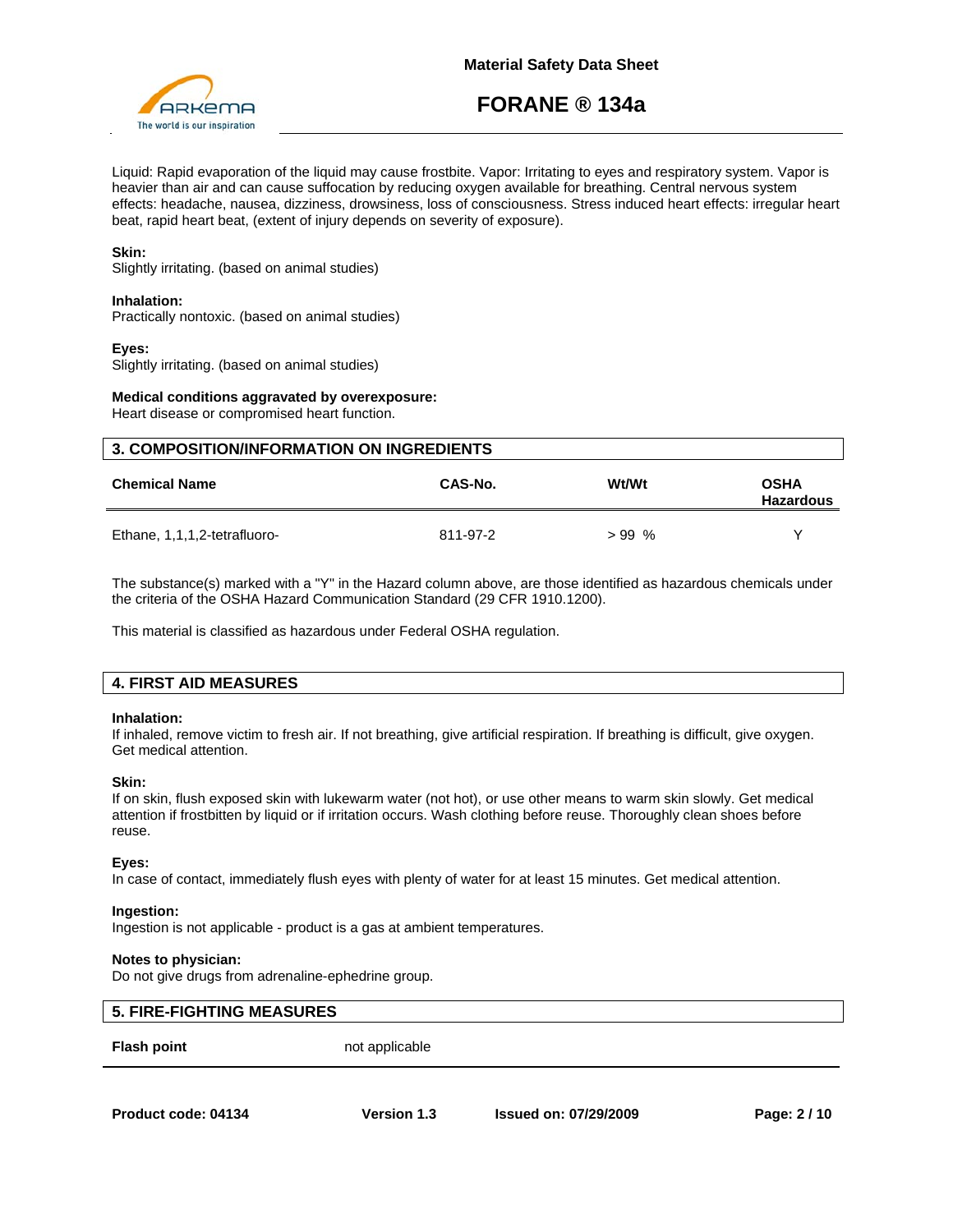

| Auto-ignition temperature:   | 1,369 °F (743 °C) |
|------------------------------|-------------------|
| Lower flammable limit (LFL): | None.             |

**Upper flammable limit (UFL):** None.

## **Extinguishing media (suitable):**

Use extinguishing measures to suit surroundings.

### **Protective equipment:**

Fire fighters and others who may be exposed to products of combustion should wear full fire fighting turn out gear (full Bunker Gear) and self-contained breathing apparatus (pressure demand / NIOSH approved or equivalent).

## **Further firefighting advice:**

Stop the flow of gas if possible. Fire fighting equipment should be thoroughly decontaminated after use. Keep containers cool by spraying with water if exposed to fire. Water mist should be used to reduce vapor concentrations in air.

### **Fire and explosion hazards:**

May decompose on contact with flames or extremely hot metal surfaces to produce toxic and corrosive products. Liquid and gas under pressure, overheating or overpressurizing may cause gas release and/or violent cylinder bursting.

Container may explode if heated due to resulting pressure rise.

Some mixtures of HCFCs and/or HFCs, and air or oxygen may be combustible if pressurized and exposed to extreme heat or flame.

## **6. ACCIDENTAL RELEASE MEASURES**

## **In case of spill or leak:**

Use Halogen leak detector or other suitable means to locate leaks or check atmosphere. Keep upwind and operate from safe distance. Evacuate enclosed spaces and disperse gas with floor-level forced-air ventilation. Do not smoke or operate internal combustion engines. Remove flames and heating elements. Stop the leak if you can do so without risk. Sources of ignition should be kept well clear. Consult a regulatory specialist to determine appropriate state or local reporting requirements, for assistance in waste characterization and/or hazardous waste disposal and other requirements listed in pertinent environmental permits.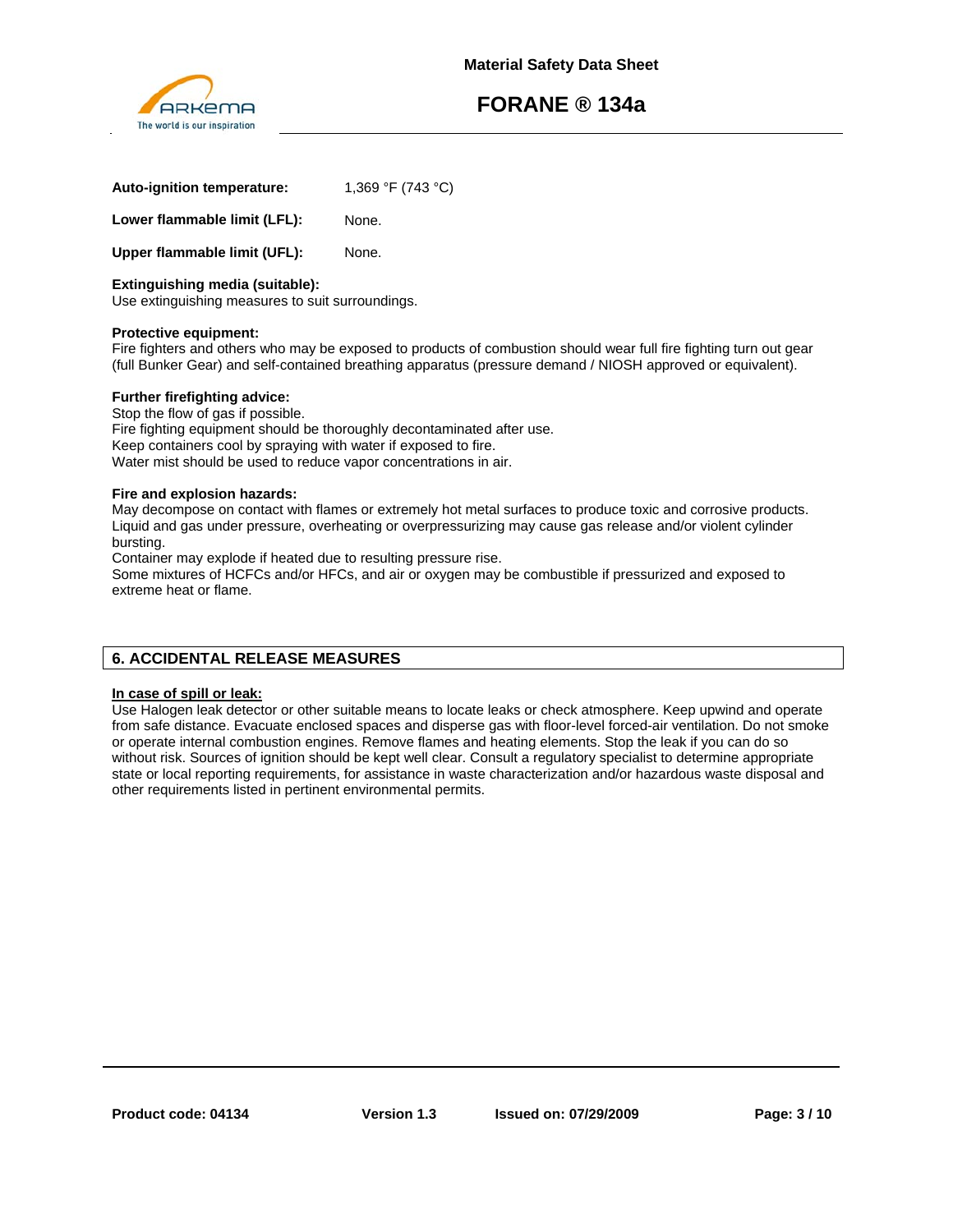





## **7. HANDLING AND STORAGE**

## **Handling**

## **General information on handling:**

Avoid contact with skin, eyes and clothing. Avoid breathing gas. Keep container closed. Use only with adequate ventilation. Do not enter confined spaces unless adequately ventilated. Use equipment rated for cylinder pressure. Close valve after each use and when empty. Use a backflow preventative device in piping. Wash thoroughly after handling. Emptied container retains vapor and product residue. Observe all labeled safeguards until container is cleaned, reconditioned or destroyed.

## **Storage**

## **General information on storage conditions:**

Store in well ventilated area away from heat and sources of ignition such as flame, sparks and static electricity.

#### **Storage stability – Remarks:**

Do not apply direct flame to cylinder. Do not store cylinder in direct sun or expose it to heat above 120 F (48.9 C.). Do not drop or refill this cylinder.

#### **Storage incompatibility – General:**

Store separate from: Alkaline earth metals

Finely divided metals

Strong oxidizing agents

## **8. EXPOSURE CONTROLS/PERSONAL PROTECTION**

### **Airborne Exposure Guidelines:**

#### **Ethane, 1,1,1,2-tetrafluoro- (811-97-2)**

US. Workplace Environmental Exposure Level (WEEL) Guides

Time Weighted Average (TWA): 1,000 ppm (4,240 mg/m3)

Remarks: Listed

Only those components with exposure limits are printed in this section. Limits with skin contact designation above have skin contact effect. Air sampling alone is insufficient to accurately quantitate exposure. Measures to prevent significant cutaneous absorption may be required. Limits with a sensitizer designation above mean that exposure to this material may cause allergic reactions.

#### **Engineering controls:**

Investigate engineering techniques to reduce exposures below airborne exposure limits or to otherwise reduce exposures. Provide ventilation if necessary to minimize exposures or to control exposure levels to below airborne exposure limits (if applicable see above). Provide ventilation if necessary to control exposure levels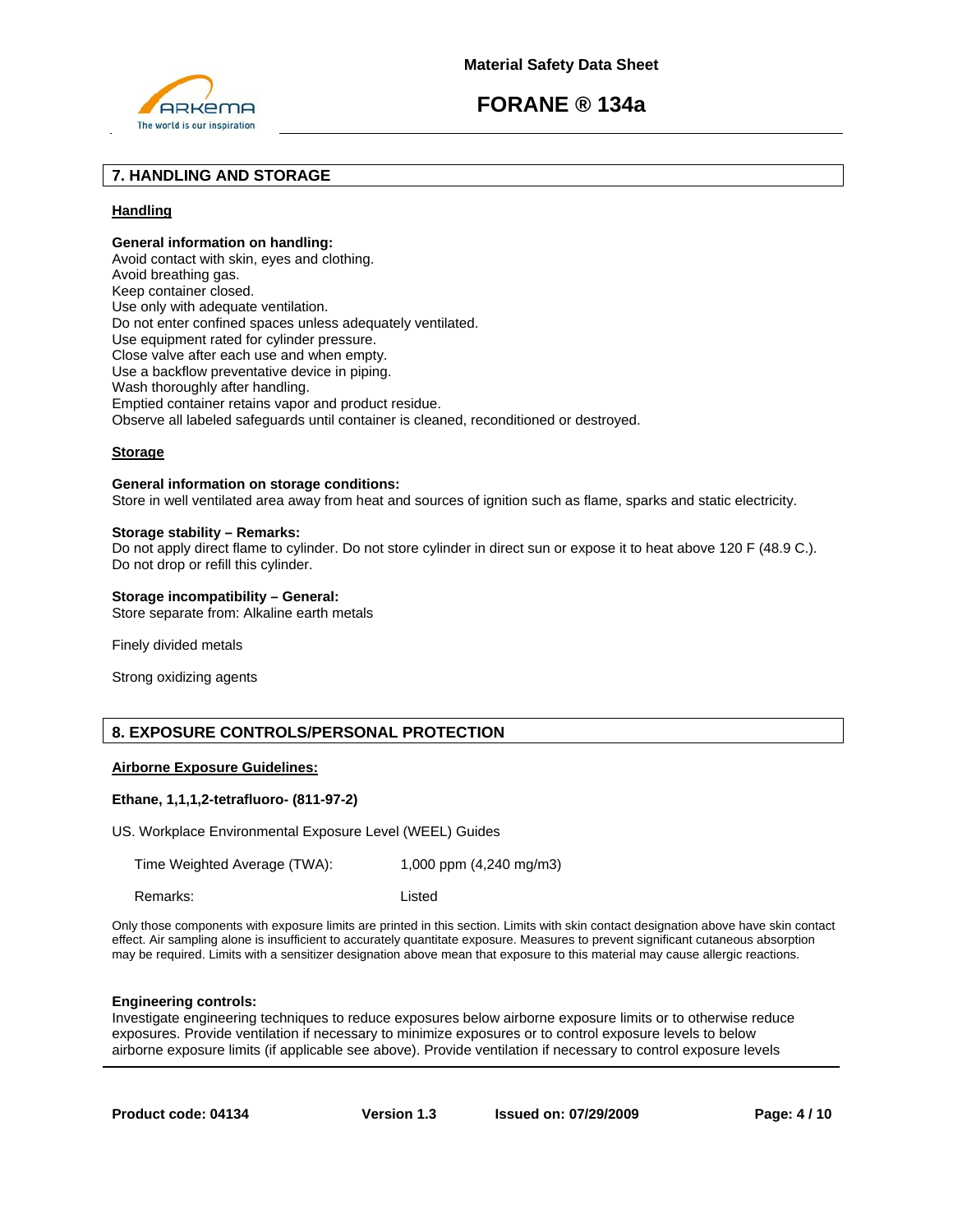

below airborne exposure limits (see above). If practical, use local mechanical exhaust ventilation at sources of air contamination such as open process equipment. Monitor carbon monoxide and oxygen levels in tanks and enclosed spaces.

#### **Respiratory protection:**

Avoid breathing gas. Where airborne exposure is likely or airborne exposure limits are exceeded (if applicable, see above), use NIOSH approved respiratory protection equipment appropriate to the material and/or its components. Full facepiece equipment is recommended and, if used, replaces need for face shield and/or chemical goggles. Consult respirator manufacturer to determine appropriate type equipment for a given application. Observe respirator use limitations specified by NIOSH or the manufacturer. For emergency and other conditions where there may be a potential for significant exposure or where exposure limit may be significantly exceeded, use an approved full face positive-pressure, self-contained breathing apparatus or positive-pressure airline with auxiliary self-contained air supply. Respiratory protection programs must comply with 29 CFR § 1910.134.

#### **Skin protection:**

Wear appropriate chemical resistant protective clothing and chemical resistant gloves to prevent skin contact. Consult glove manufacturer to determine appropriate type glove material for given application. Rinse immediately if skin is contaminated. Wash contaminated clothing and clean protective equipment before reuse. Wash thoroughly after handling.

#### **Eye protection:**

Where there is potential for eye contact, wear chemical goggles and have eye flushing equipment immediately available.

| Color:                                         | transparent                        |
|------------------------------------------------|------------------------------------|
| <b>Physical state:</b>                         | gas                                |
| Odor:                                          | ether-like                         |
| pH:                                            | not applicable                     |
| Density:                                       | not determined                     |
| <b>Specific Gravity (Relative</b><br>density): | 1.21 (77 °F(25 °C))                |
| Vapor pressure:                                | 4,432.000 mmHg (70.0 °F (21.1 °C)) |
| Relative vapor density:                        | 3.54                               |
| Vapor density:                                 | not determined                     |
| <b>Boiling point/boiling</b><br>range:         | -15.5 °F (-26.4 °C)                |
| <b>Freezing point:</b>                         | $-150$ °F (-101 °C)                |
| <b>Melting point/range:</b>                    | no data available                  |
| Solubility in water:                           | 0.9 g/l 77 °F (25 °C)              |

## **9. PHYSICAL AND CHEMICAL PROPERTIES**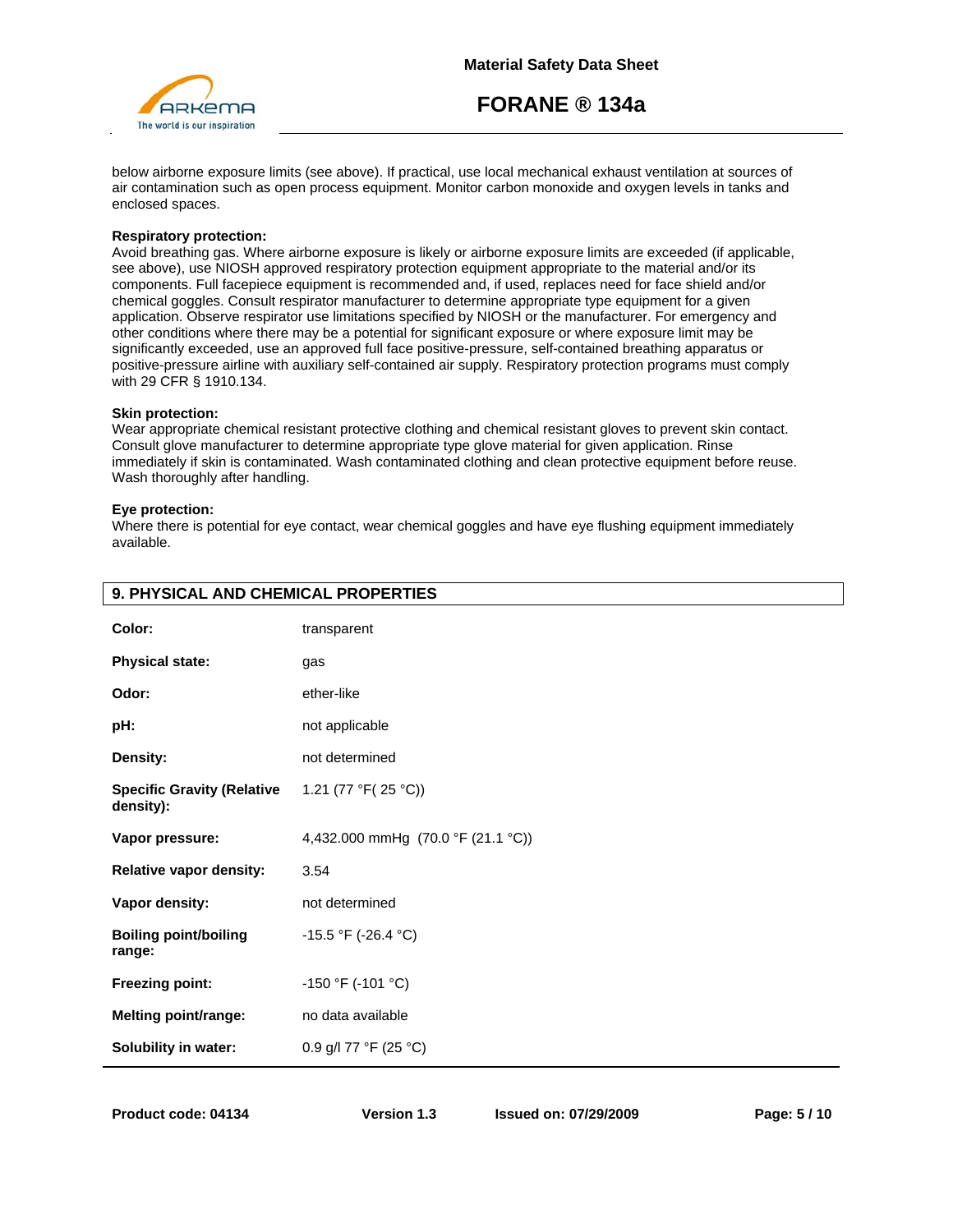

| Molecular weight:            | $102.03$ g/mol                                                          |
|------------------------------|-------------------------------------------------------------------------|
| <b>Thermal decomposition</b> | $>698$ °F ( $>370$ °C)                                                  |
| <b>Critical point:</b>       | Critical pressure: 30,528 mmHg<br>Critical temperature: 214 °F (101 °C) |

# **Henry's constant:** 5.06E+03

# **10. STABILITY AND REACTIVITY**

#### **Stability:**

This material is chemically stable under normal and anticipated storage, handling and processing conditions.

## **Materials to avoid:**

Alkaline earth metals Finely divided metals (aluminium, magnesium, zinc...) Strong oxidizing agents

# **Conditions / hazards to avoid:**

Heat.

### **Hazardous decomposition products:**

Thermal decomposition giving toxic and corrosive products : Halogen acids (HCl and HF) Carbon monoxide Carbon dioxide (CO2) Carbonyl halides

## **11. TOXICOLOGICAL INFORMATION**

## **Data for FORANE ® 134a**

## **Acute toxicity**

#### **Inhalation:**

Practically nontoxic. (rat) 4 h LC50 approximately 2,360 mg/l (~ 567000 ppm).

Practically nontoxic. (rat) 0.5 h LC50 approximately 3,122 mg/l (~ 750000 ppm).

Signs/effects reported after acute exposure. (mouse, dog, cat, monkey) signs: anesthetic effects

**Skin Irritation:**  Slightly irritating. (rabbit) (24 h)

**Eye Irritation:**  Slightly irritating. (rabbit)

#### **Sensitization:**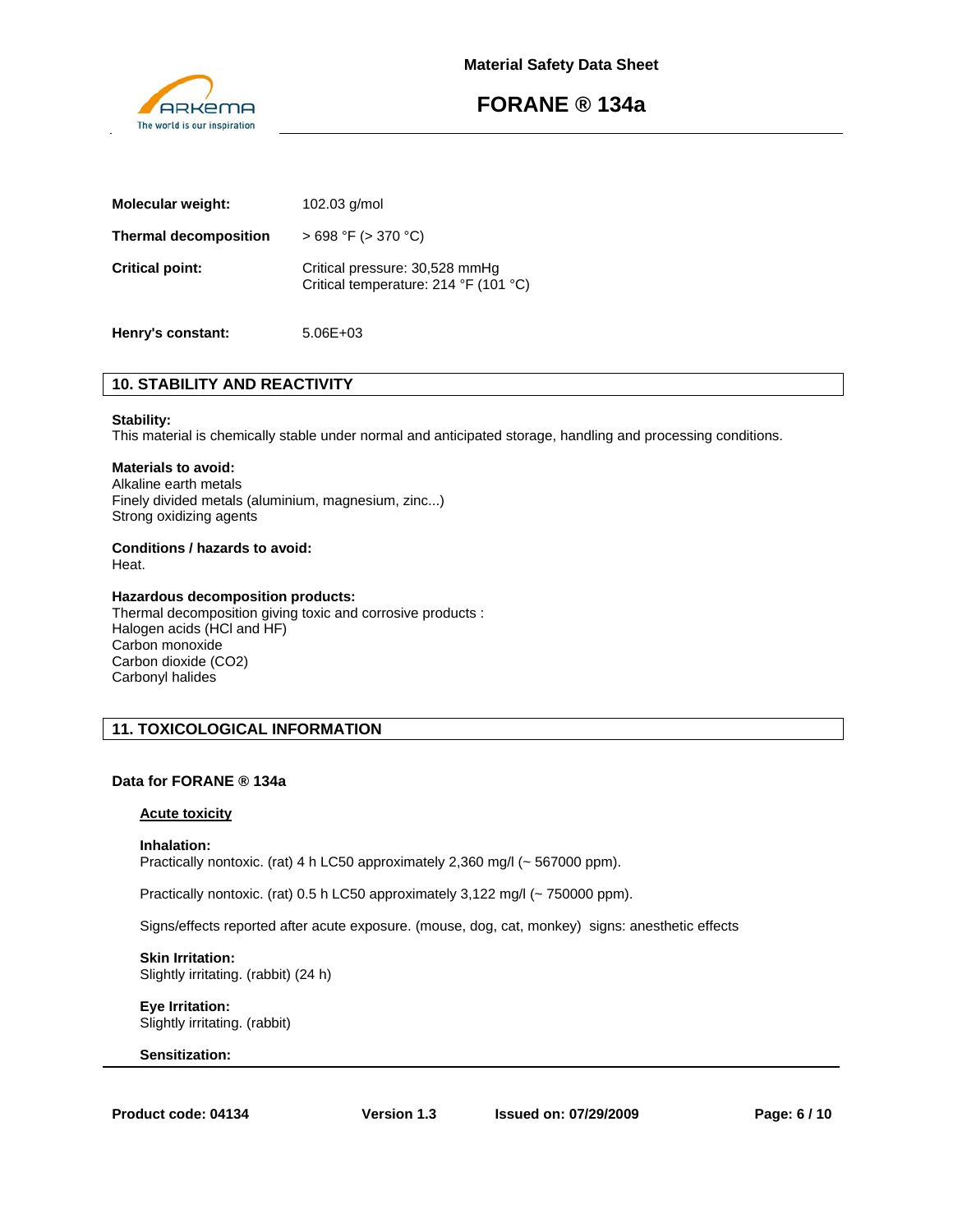

Causes cardiac sensitization. inhalation. (dog) Stress-induced heart effects. signs: irregular heart beat, rapid heart beat, in some cases, sudden death (Reaction may occur in response to stress (natural adrenaline release) or administration of epinephrine.)

### **Skin Sensitization:**

Repeated skin exposure. (guinea pig) No skin allergy was observed.

#### **Repeated dose toxicity**

Repeated inhalation administration to rat / No adverse systemic effects reported.

#### **Carcinogenicity**

Chronic inhalation administration to male rat / affected organ(s): testes / signs: tumors were benign / Increase in tumor incidence was reported.

Chronic inhalation administration to female rat / No increase in tumor incidence was reported.

1 year oral gavage administration to rat / No increase in tumor incidence was reported.

#### **Genotoxicity**

## **Assessment in Vitro:**

No genetic changes were observed in laboratory tests using: bacteria, animal cells

#### **Assessment in Vivo:**

No genetic changes were observed in laboratory tests using: animals

#### **Developmental toxicity**

Exposure during pregnancy. inhalation (rat and rabbit) / No birth defects were observed. (delays in development, at doses that produce effects in mothers)

#### **Reproductive effects**

Reproduction Test. inhalation (rat) / No toxicity to reproduction.

## **12. ECOLOGICAL INFORMATION**

#### **Chemical Fate and Pathway**

#### **Data for FORANE ® 134a**

**Biodegradation:** Not readily biodegradable. (28 d) biodegradation 3 %

#### **Bioaccumulation:**

## **Octanol Water Partition Coefficient:**  $log Pow = 1.06$

#### **Photodegradation:**

Degradation in the atmosphere Half-life direct photolysis: = 9.6 - 16.7 y (in atmosphere)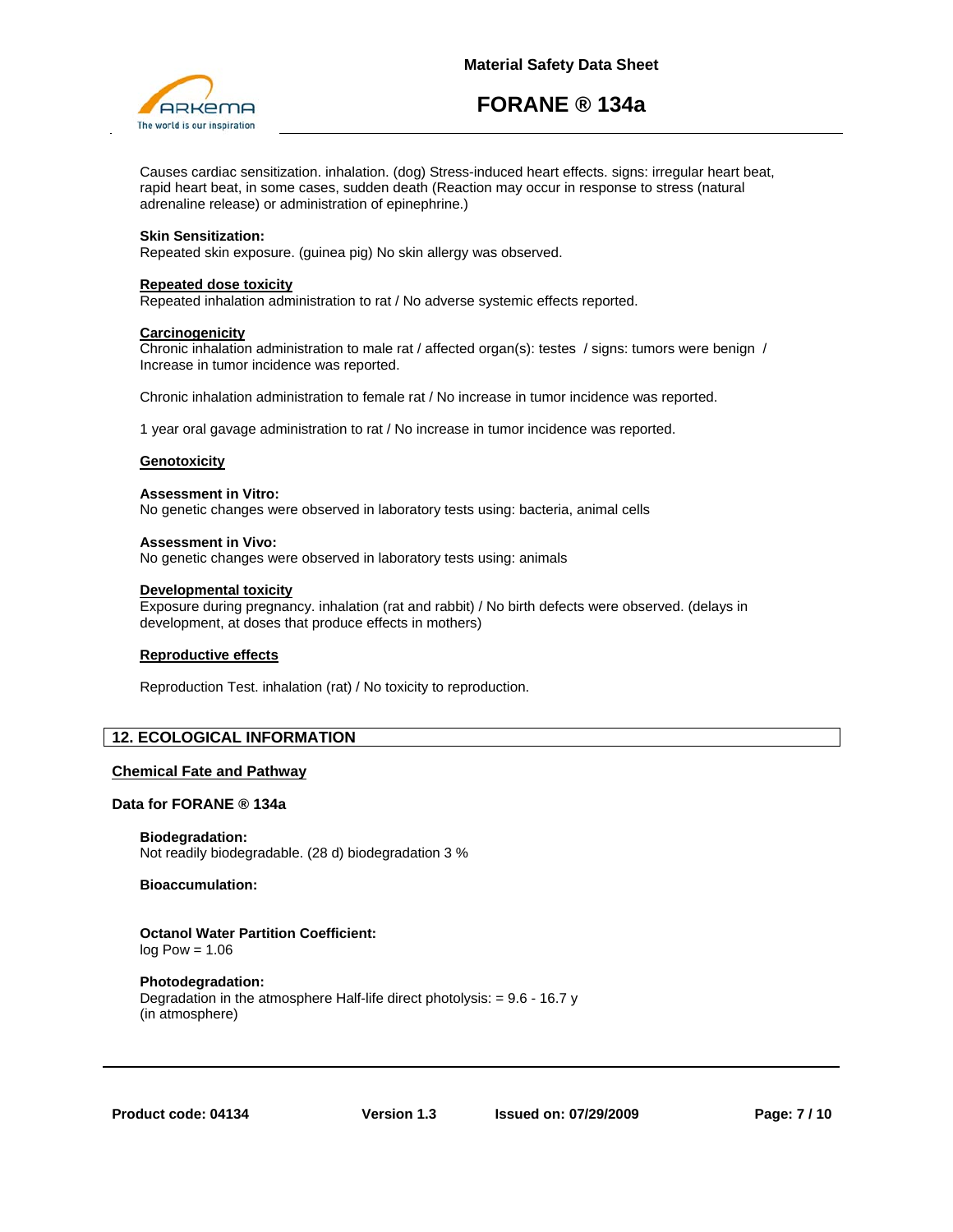

#### **Global Warming Potential:** GWP = 0.3 (Halocarbon global warming potential.)

**Ozone Depletion Potential:**  $ODE = 0$ 

## **Ecotoxicology**

## **Data for FORANE ® 134a**

## **Aquatic toxicity data:**

Practically nontoxic. Oncorhynchus mykiss (rainbow trout) 96 h LC50 = 450 mg/l

### **Aquatic invertebrates:**

Practically nontoxic. Daphnia magna (Water flea) 48 h EC50 = 930 mg/l

## **Microorganisms:**

Practically nontoxic. Bacteria 16 h EC10 > 730 mg/l

## **13. DISPOSAL CONSIDERATIONS**

### **Waste disposal:**

Do not vent the container contents, or product residuals, to the atmosphere. Recover and reclaim unused contents or residuals as appropriate. Recovered/reclaimed product can be returned to an approved certified reclaimer or back to the seller depending on the material. Completely emptied disposable containers can be disposed of as recyclable steel. Returnable cylinders must be returned to seller. Dispose of in accordance with federal, state and local regulations. Consult a regulatory specialist to determine appropriate state or local reporting requirements, for assistance in waste characterization and/or hazardous waste disposal and other requirements listed in pertinent environmental permits. Note: Chemical additions to, processing of, or otherwise altering this material may make this waste management information incomplete, inaccurate, or otherwise inappropriate. Furthermore, state and local waste disposal requirements may be more restrictive or otherwise different from federal laws and regulations.

## **14. TRANSPORT INFORMATION**

## **US Department of Transportation (DOT)**

| UN Number<br>Proper shipping name<br>Class<br>Marine pollutant |  | : 3159<br>: 1,1,1,2-Tetrafluoroethane (REFRIGERANT GAS R 134a)<br>$\therefore$ 2.2<br>: no |
|----------------------------------------------------------------|--|--------------------------------------------------------------------------------------------|
|----------------------------------------------------------------|--|--------------------------------------------------------------------------------------------|

## **International Maritime Dangerous Goods Code (IMDG)**

| UN Number            | : 3159                                                    |
|----------------------|-----------------------------------------------------------|
| Proper shipping name | $1.1, 1.1, 2$ -TETRAFLUOROETHANE (REFRIGERANT GAS R 134a) |
| Class                | $\therefore$ 2.2                                          |
| Marine pollutant     | : no                                                      |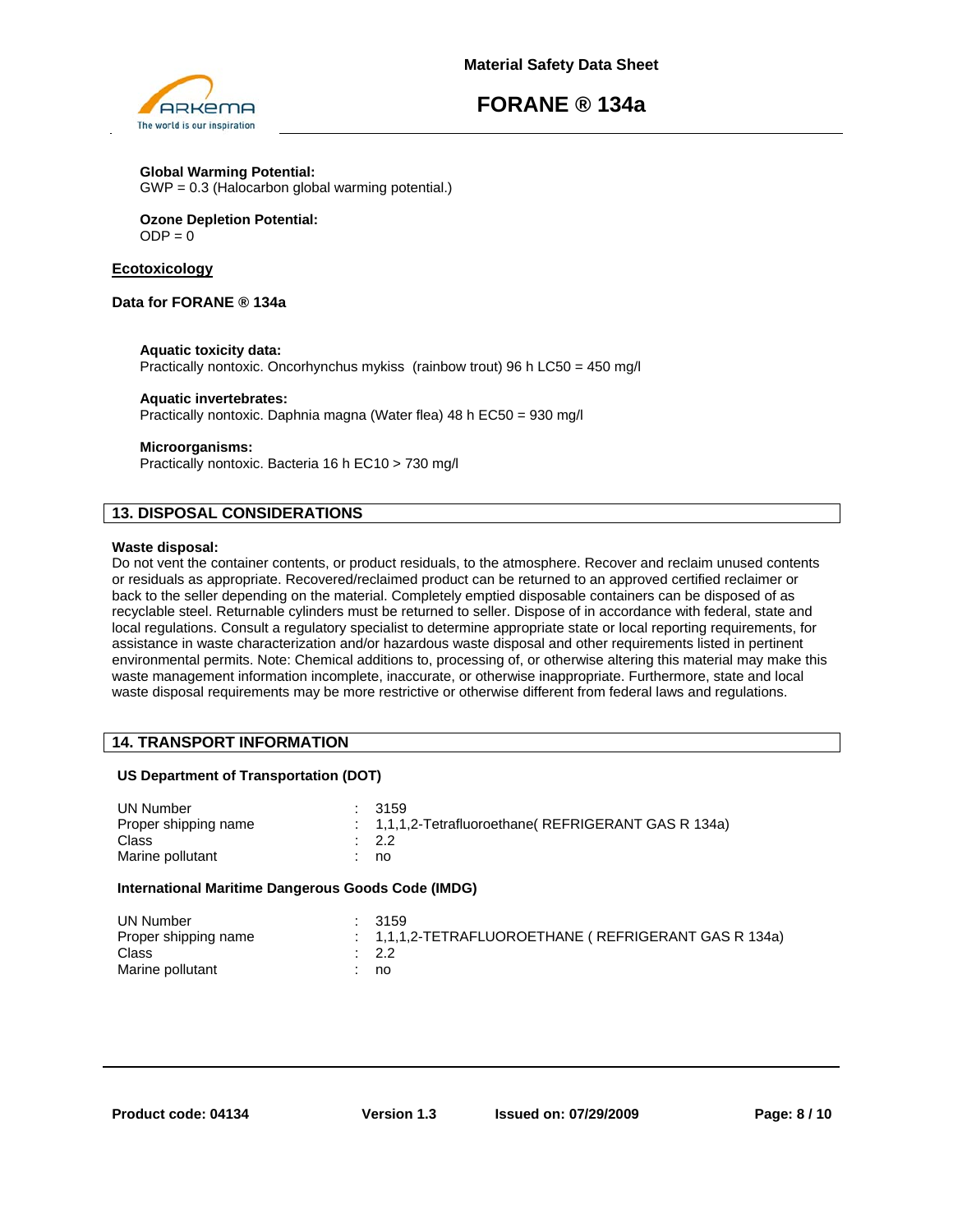

## **15. REGULATORY INFORMATION**

| EU. EINECS                                                                                                                | <b>EINECS</b> | Conforms to                                                      |
|---------------------------------------------------------------------------------------------------------------------------|---------------|------------------------------------------------------------------|
| US. Toxic Substances Control Act                                                                                          | <b>TSCA</b>   | The components of this product are all on<br>the TSCA Inventory. |
| Australia. Industrial Chemical (Notification and<br>Assessment) Act                                                       | <b>AICS</b>   | Conforms to                                                      |
| Canada, Canadian Environmental Protection Act<br>(CEPA). Domestic Substances List (DSL). (Can. Gaz.<br>Part II, Vol. 133) | <b>DSL</b>    | All components of this product are on the<br>Canadian DSL list.  |
| Japan. Kashin-Hou Law List                                                                                                | ENCS (JP)     | Does not conform                                                 |
| Korea. Toxic Chemical Control Law (TCCL) List                                                                             | KECI (KR)     | Conforms to                                                      |
| Philippines. The Toxic Substances and Hazardous<br>and Nuclear Waste Control Act                                          | PICCS (PH)    | Conforms to                                                      |
| China. Inventory of Existing Chemical Substances                                                                          | IECSC (CN)    | Conforms to                                                      |
| New Zealand. Inventory of Chemicals (NZIoC), as<br>published by ERMA New Zealand                                          | <b>NZIOC</b>  | Does not conform                                                 |

#### **United States – Federal Regulations**

## **SARA Title III – Section 302 Extremely Hazardous Chemicals:**

The components in this product are either not SARA Section 302 regulated or regulated but present in negligible concentrations.

#### **SARA Title III - Section 311/312 Hazard Categories:**

Acute Health Hazard, Sudden Release of Pressure Hazard

#### **SARA Title III – Section 313 Toxic Chemicals:**

SARA 313: This material does not contain any chemical components with known CAS numbers that exceed the threshold (De Minimis) reporting levels established by SARA Title III, Section 313.

### **Comprehensive Environmental Response, Compensation, and Liability Act (CERCLA) - Reportable Quantity (RQ):**

The components in this product are either not CERCLA regulated, regulated but present in negligible concentrations, or regulated with no assigned reportable quantity.

## **OSHA Regulated Carcinogens (NTP, IARC, OSHA Listed):**

## **NTP:**

No component of this product present at levels greater than or equal to 0.1% is identified as a known or anticipated carcinogen by NTP.